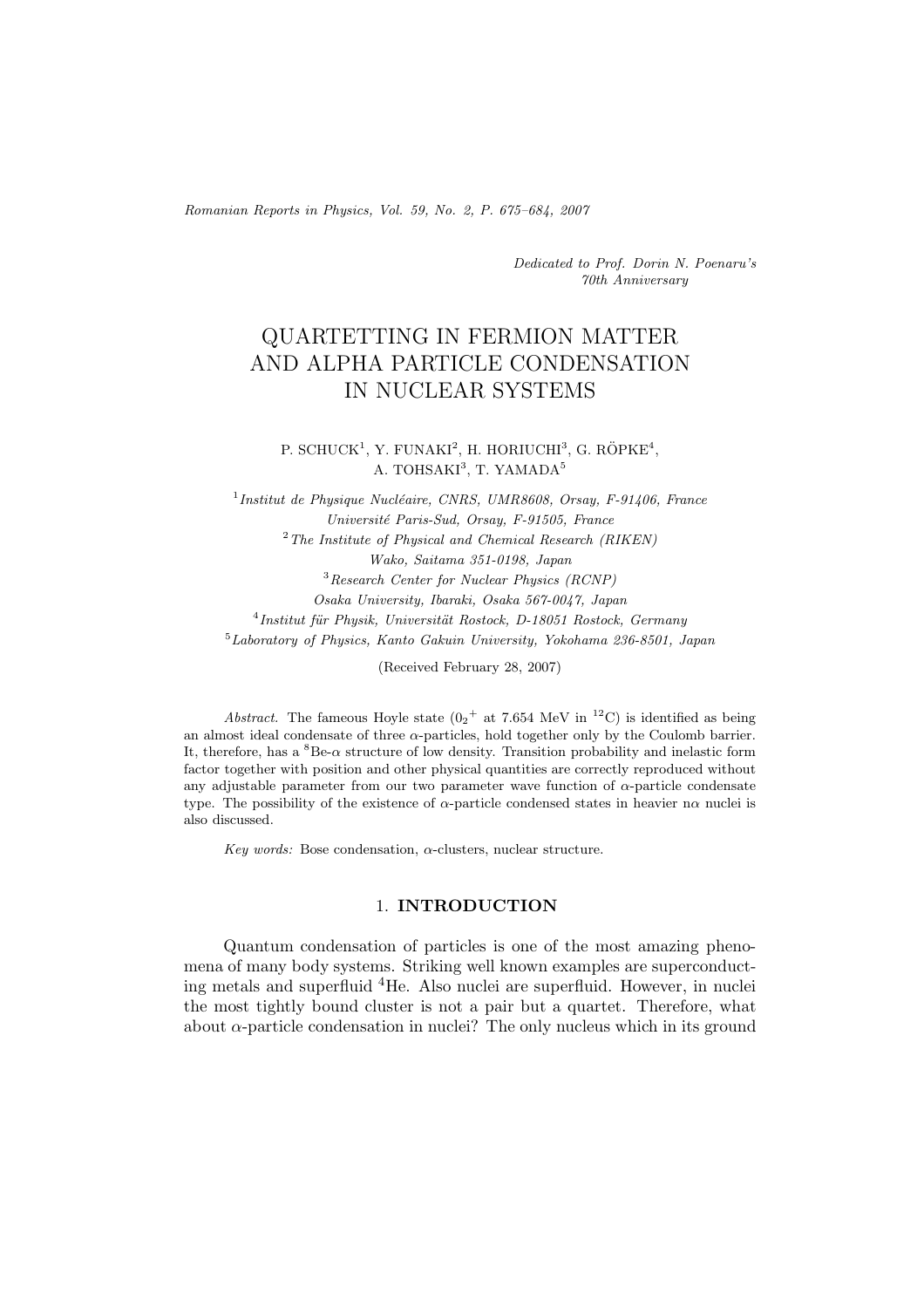

state has a pronounced  $\alpha$ -cluster structure is <sup>8</sup>Be. In Fig. 1(a) we show the

Fig. 1 – Contours of constant density (taken from [1]), plotted in cylindrical coordinates, for  ${}^{8}Be(0^{+})$ . The left side (a) is in the "laboratory" frame while the right side (b) is in the intrinsic frame.

result of an exact calculation with a realistic  $N-N$  interaction for the density distribution in the laboratory frame, whereas in Fig. 1(b) we see the same in the intrinsic, deformed frame where in addition the question has been asked where to find the second  $\alpha$ -particle when the first is placed at a given position. So we see that the two  $\alpha$ 's are  $\sim$  4 fm apart giving raise to a very low average density  $\rho \sim \rho_0/3$  as seen on Fig. 1(a), where  $\rho_0$  is the nuclear saturation density. <sup>8</sup>Be is also a very large object with an rms radius of <sup>∼</sup> <sup>3</sup>.7 fm to be compared with the nuclear systematics of  $R = r_0 A^{1/3} \sim 2.44$  fm. Definitely <sup>8</sup>Be is a rather unusual nucleus. One may ask the question what happens when one brings a third  $\alpha$ -particle alongside of <sup>8</sup>Be. We know the answer: the 3- $\alpha$  system collapses to the ground state of <sup>12</sup>C which is much denser than <sup>8</sup>Be and cannot accommodate with its small rms radius of 2.4 fm three  $\alpha$ -particles barely touching one another. One nevertheless may ask the question whether the dilute three  $\alpha$  configuration  ${}^{8}Be-\alpha$  may not form an isomeric or excited state of <sup>12</sup>C. This will be the main subject of our considerations.

## 2. α**-CONDENSATE STATES IN SELF-CONJUGATE 4***n***-NUCLEI**

We now will show that  $\alpha$ -particle condensation most likely exists in n $\alpha$ nuclei around energies of  $\alpha$ -particle break up thresholds. We want to give the demonstration here that, due to the existence of ample experimental data, we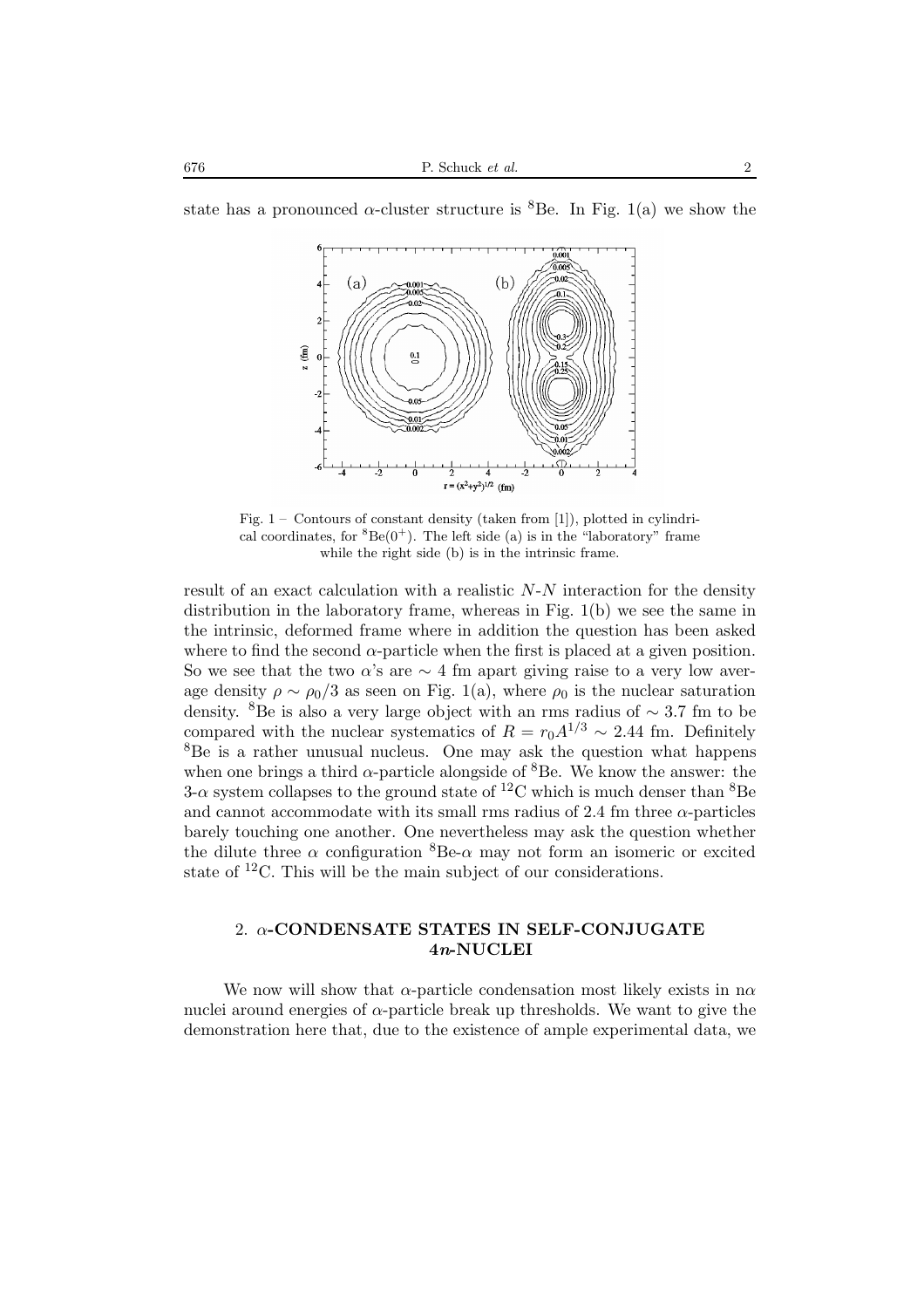have identified at least one nucleus where such an  $\alpha$ -particle condensed state exists and then we discuss the indications and the likelyhood that such states very naturally also are present in other nuclei and that it may be a quite general phenomenon in nuclear systems.

The nucleus we want to draw our attention to is  ${}^{12}$ C. We, indeed, will give strong arguments that the  $0^+_2$  state at 7.654 MeV in <sup>12</sup>C is a state of  $\alpha$ -particle condensate nature.

First, it should be noticed that the  $0^+_2$  state in <sup>12</sup>C is actually, as <sup>8</sup>Be, unstable and situated about 300 keV above the three  $\alpha$ -break up threshold. This state only is stabilised by the Coulomb barrier. It has a width of 8.7 eV and a corresponding lifetime of  $7.6 \times 10^{-17}$  s. As well known, this state is of extreme astrophysical importance concerning the synthesis of  ${}^{12}C$  in the universe and its existence was predicted in 1953 by the astrophysicist F. Hoyle [2] and shortly after discovered by W. A. Fowler in 1957 [3]. It is also well known that this Hoyle state, as it is called now, is a notoriously difficult state for any nuclear theory and for example the most modern no-core shell model calculations predict the  $0^+_2$  state in <sup>12</sup>C to occur at around 17 MeV, that is more than two times its actual value [4]. This fact alone may tell us that the Hoyle state must have a very unusual structure and it is easy to understand that, should it indeed have a loosely bound three  $\alpha$ -particle structure, a shell model type of calculation would have great difficulties to reproduce its properties (Fig. 2). However, about 30 years ago, two Japanese physicists,



Fig. 2 – Experimental values of inelastic form factor in  ${}^{12}$ C to the Hoyle state [16] are compared with our values and those given by Kamimura *et al.* in [5] (RGM). In our result, the Hoyle state wave function is obtained by solving the Hill-Wheeler equation based on (2).

M. Kamimura [5] and K. Uegaki [6], with their collaborators, almost simultaneously achieved to reproduce the Hoyle state from a microscopic theory, i.e.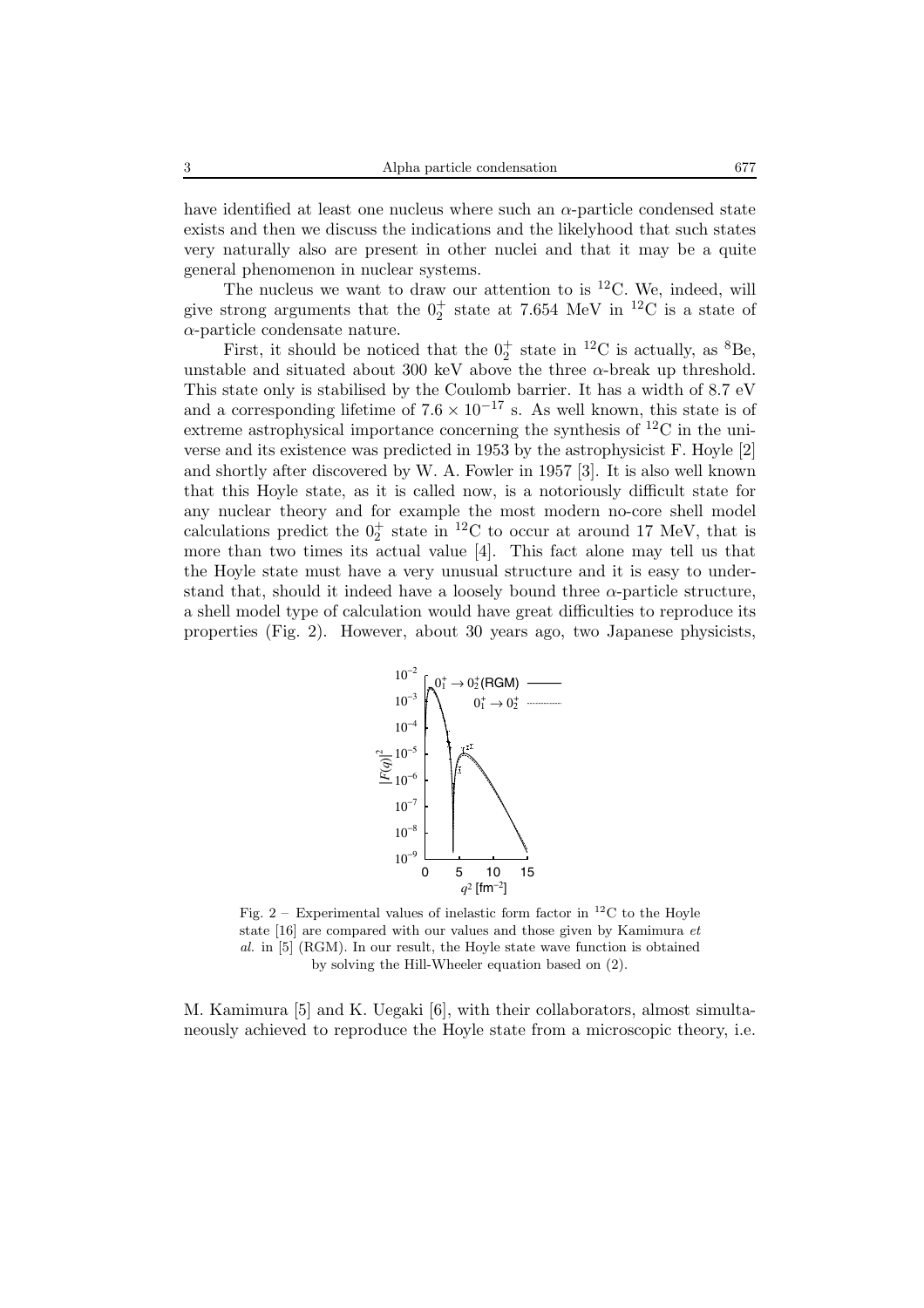678 P. Schuck *et al.* 4

employing a twelve nucleon wavefunction together with a Hamiltonian containing an effective nucleon-nucleon interaction. Their works, at that time, probably did not attract the wide spread attention they desserved and the true importance of their achievement is eventually only recognised now. Both authors started from practically the same ansatz for the  ${}^{12}$ C wavefunction, having the following three  $\alpha$ -cluster structure:  $\langle \vec{r}_1 \dots \vec{r}_{12} |^{12}C \rangle = \mathcal{A}[\chi(\vec{\mathcal{R}}, \vec{s})\phi_1\phi_2\phi_3]$ where  $\phi_i$  is an intrinsic  $\alpha$ -particle wavefunction of prescribed Gaussian form, i.e.  $\phi = \exp{\left( [(\vec{r}_1 - \vec{r}_2)^2 + (\vec{r}_1 - \vec{r}_3)^2 + ... ]/b^2 \right)}$  where the size parameter is adjusted to get the rms value of the free  $\alpha$ -particle radius right.  $\chi(\vec{\mathcal{R}}, \vec{s})$  is the yet to be determined three body wavefunction for the center of mass motion of the three  $\alpha$ 's with  $\tilde{\mathcal{R}}$  and  $\vec{s}$  the corresponding Jakobi coordinates. The unknown function  $\chi$  was then determined via a GCM [6] and RGM [5] calculation using the Volkov I and Volkov II nucleon-nucleon forces which well reproduce  $\alpha$ - $\alpha$  phase shifts. The precise solution of this complicated three body problem was, 30 years back, a truely pioneering work. The results were up to expectation. The position of the Hoyle state as well as other properties like inelastic form factor and transition probability successfully reproduced the experimental data. Other states of  ${}^{12}$ C below and around the energy of the Hoyle state were also successfully described. It also was already recognised that the three  $\alpha$ 's in the Hoyle state form sort of gas like state, a feature which had already been pointed out by H. Horiuchi [7] prior to the works of [5] and [6] using the orthogonality condition model (OCM) [8]. All of these authors also concluded from their studies that the linear chain state of three  $\alpha$ -particles, as this was postulated by Morinaga many years back [9], had to be excluded.

Though, as already said, the afore mentioned authors all had already stressed the somewhat  $\alpha$ -gas like nature of the Hoyle state, eventually two important aspects were missed at that time. First comes the fact that, because all three  $\alpha$ 's move in identical S-wave orbits, this forms an  $\alpha$ -condensate state, albeit not in the macroscopic sense. Second is that the complicated three body wave function can be replaced by a structurally and conceptually very simple microscopic three  $\alpha$  wave function of the condensate type which has practically 100 percent overlap with the previous ones [10]. We now shortly want to describe this condensate wave function.

For this we make an analogy to the Cooper pair BCS wave function of ordinary pairing. The latter wave function can be written in position space as

$$
\langle \vec{r}_1 \dots \vec{r}_N | BCS \rangle = \mathcal{A}[\phi(\vec{r}_1, \vec{r}_2) \phi(\vec{r}_3, \vec{r}_4) \dots \phi(\vec{r}_{N-1}, \vec{r}_N)], \tag{1}
$$

where  $\phi(\vec{r}_1, \vec{r}_2)$  is the Cooper pair wave function, including spin and isospin, which is being determined variationally by the well known BCS equations. As before  $A$  is the antisymmetriser. The condensate character of the BCS ansatz is born out by the fact that we have a product of  $N/2$  times the same pair wave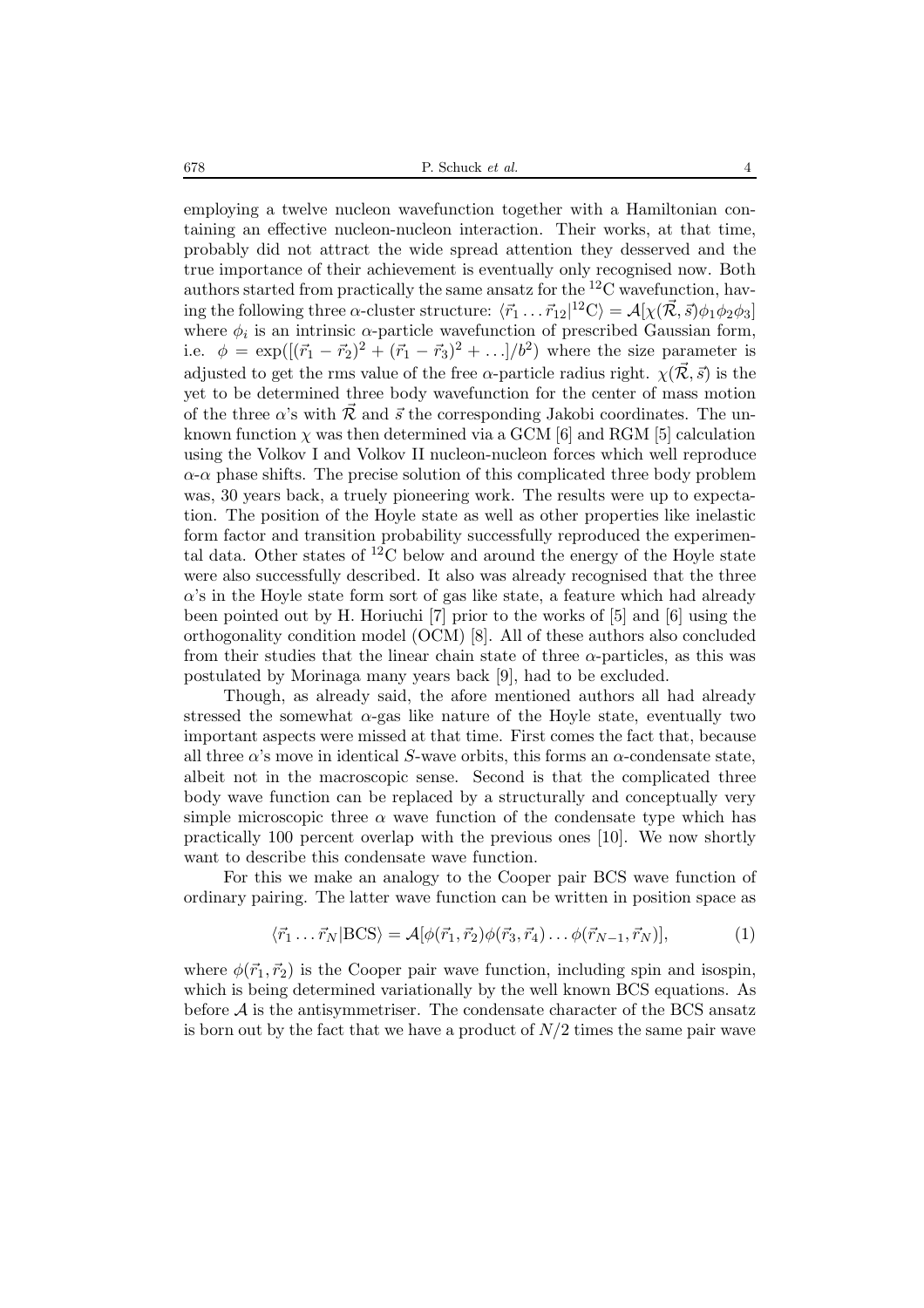function  $\phi$ . Formally it now is a simple matter to generalise (1) to  $\alpha$ -particle condensation. We write

 $\langle \vec{r}_1 \dots \vec{r}_N | \Phi_{n\alpha} \rangle = \mathcal{A}[\phi_\alpha(\vec{r}_1, \vec{r}_2, \vec{r}_3, \vec{r}_4) \phi_\alpha(\vec{r}_5, \dots, \vec{r}_8) \dots \phi_\alpha(\vec{r}_{N-3}, \dots, \vec{r}_N)],$  (2)

where  $\phi_{\alpha}$  is the wave function common to all condensed  $\alpha$ -particles. Of course, in general, the variational solution for  $\phi_{\alpha}(\vec{r}_1, ..., \vec{r}_4)$  from (2) is extraordinarily more complicated than to find the Cooper pair wave function of (1). However, in the case of the  $\alpha$ -particle and for relatively light nuclei, the complexity of the problem can be reduced dramatically. This stems from the fact that, as was already recognised by the authors in  $[5, 6]$ , an intrinsic wave function of the  $\alpha$ -particle of Gaussian form with only the size parameter b to be determined, is an excellent variational ansatz (see above). In addition, and here resides the essential and crucial novelty of our wave function, even the center of mass motion of the various  $\alpha$ -particles can very well be described by a Gaussian wave function with, this time, a size parameter  $B \gg b$  to account for the motion over the whole nucleus. We therefore write

$$
\phi_{\alpha}(\vec{r}_1, \vec{r}_2, \vec{r}_3, \vec{r}_4) = e^{-\vec{R}^2/B^2} \phi(\vec{r}_1 - \vec{r}_2, \vec{r}_1 - \vec{r}_3, \ldots),\tag{3}
$$

where  $\vec{R} = (\vec{r}_1 + \vec{r}_2 + \vec{r}_3 + \vec{r}_4)/4$  is the c.m. coordinate of one  $\alpha$ -particle and  $\phi(\vec{r}_1 - \vec{r}_2,...)$  is the same intrinsic  $\alpha$ -particle wave function of Gaussian form as already used in [5, 6] and written out above. Of course, in (2) the center of mass  $\vec{X}_{cm}$  of the three  $\alpha$ 's, i.e. of the whole nucleus, should also be eliminated what is easily achieved by replacing  $\vec{R}$  by  $\vec{R} - \vec{X}_{cm}$  in each of the α wave functions in (2). The α-particle condensate wave function (2) with (3), proposed in [11] and henceforth called THSR-wavefunction, now depends only on two parameters, B and b. The expectation value of the microscopic Hamiltonian

$$
\mathcal{H}(B,b) = \langle \Phi_{n\alpha}(B,b)|H|\Phi_{n\alpha}(B,b)\rangle / \langle \Phi_{n\alpha}|\Phi_{n\alpha}\rangle \tag{4}
$$

can be evaluated and the corresponding two dimensional energy surface quantised in using the two parameters B and b as Hill-Wheeler coordinates.

Before coming to the results, let us discuss the THSR- wave function a little more. The inocuously looking ansatz  $(2)$  with  $(3)$  is actually more subtle as it might seem. One should realise that it contains two limits exactly: if  $B = b$ , then (2) boils down to a standard Slater determinant with harmonic oscillator wave functions with oscillator length  $b$  as the single variational parameter. This holds because (3), with  $B = b$ , becomes a product of four identical Gaussians and the antisymmetrisation creates all the necessary P, D, etc. harmonic oscillator wave functions automatically [11]. On the contrary, when  $B \gg b$ , the density of  $\alpha$ -particles is very low and in the limit  $B \to \infty$ , the average distance between  $\alpha$ -particles is so large that the antisymmetrisation between  $\alpha$ 's can be neglected, i.e. the operator  $\mathcal A$  in front of (2)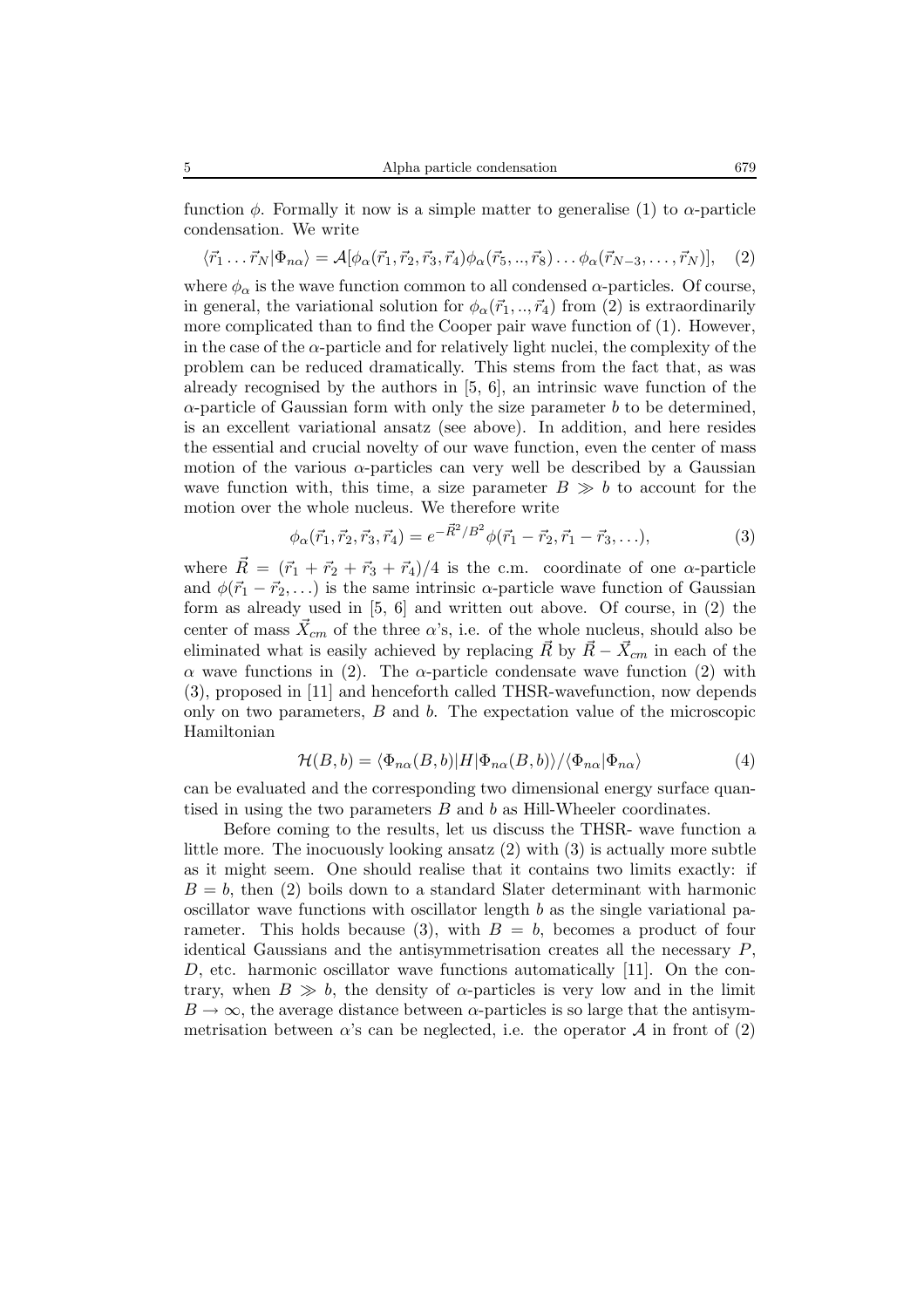680 P. Schuck *et al.* 6

can be taken off. Our wave function then becomes an ideal gas of independent condensed  $\alpha$ -particles, i.e. a pure product state of  $\alpha$ 's! On the other hand, in realistic cases, the antisymmetriser  $A$  can not be neglected and the evaluation of the expectation values in (4) becomes an analytical (but non-trivial) task. For the Hamiltonian in (4) we took the one of [12] with an effective nucleonnucleon force of the Gogny type whose parameters have been adjusted to  $\alpha$ - $\alpha$ scattering phase shifts about 15 years back. It also leads to very reasonable properties of nuclear matter. Our theory is therefore free of any adjustable parameter. The energy land scapes  $\mathcal{H}(B,b)$  for various  $n\alpha$  nuclei are interesting by themselves [13] but for brevity not shown here.

#### 3. **RESULTS FOR FINITE NUCLEI**

As already mentioned above, the wave function constructed from the Hill-Wheeler equation based on (2), (3), (4), has practically 100 percent overlap with the ones in [5, 6], once the same Volkov force is used [10]. It is, therefore, not astonishing that we also get very similar results to theirs. For  ${}^{12}$ C we obtain two eigenvalues: the ground state and the Hoyle state. Theoretical values for positions, rms values, transition probabilities, compared to the data, are given in Table 1. From the comparison of the rms radii we see that the

*Table 1*

Comparison of the binding energies, rms radii (Rr*.*m*.*s*.*), and monopole matrix elements  $(M(\mathbb{0}_2^+ \rightarrow \mathbb{0}_1^+))$  for <sup>12</sup>C given by solving Hill-Wheeler equation based on (2) and by RGM [5]. Volkov No. 2 force as the effective two-nucleon force is adopted in the two cases, for which the  $3\alpha$ threshold energy is calculated to be −82.04 MeV

|                   |                 | 'H.W.<br>condensate w.f. | 5<br>$_{\rm RGM}$ | Exp.    |
|-------------------|-----------------|--------------------------|-------------------|---------|
| $E$ (MeV)         | $\mathbf{U}$    | $-89.52$                 | $-89.4$           | $-92.2$ |
|                   | $0\overline{5}$ | $-81.79$                 | $-81.7$           | $-84.6$ |
| $R_{r.m.s.}$ (fm) | U÷              | 2.40                     | 2.40              | 2.44    |
|                   | $0\overline{5}$ | 3.83                     | 3.47              |         |
| m                 |                 | $6.45\,$                 | 6.7               | 5.4     |

volume of the Hoyle state is a factor 3 to 4 larger than the one of the ground state of  ${}^{12}C$ . This is the aspect of dilute gas state we were talking about above. Constructing an  $\alpha$ -particle density matrix  $\rho(\vec{R}, \vec{R}')$ , in integrating out of the total density matrix all intrinsic  $\alpha$ -particle coordinates, we find in diagonalising this density matrix that the corresponding  $0S$   $\alpha$ -particle orbit is occupied to 70 percent by the three  $\alpha$ -particles [14, 15]. This is a huge percentage, underlining the almost ideal  $\alpha$ -particle condensate aspect of the Hoyle state. In this regard one should remember that superfluid <sup>4</sup>He has only 10 percent of the particles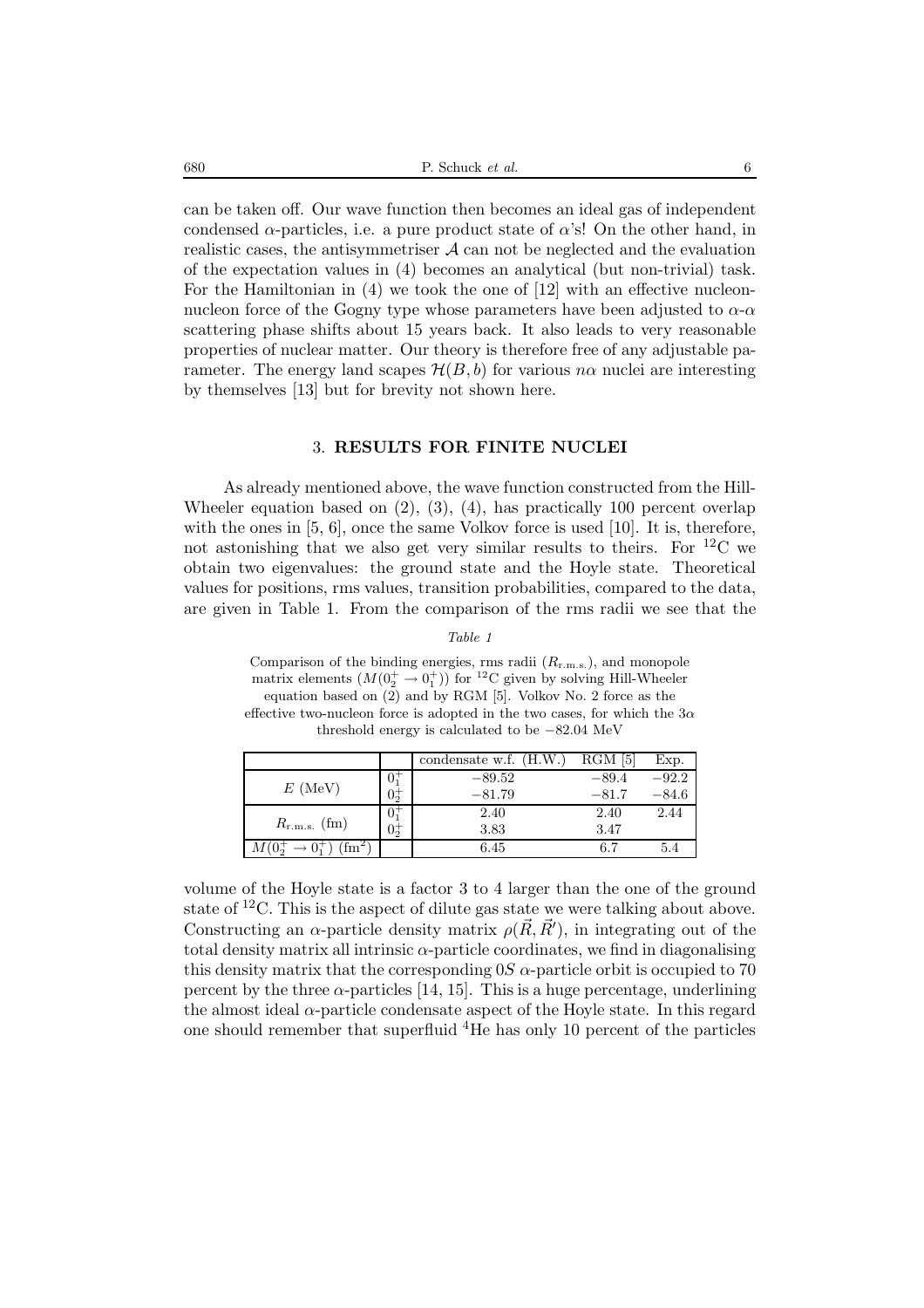in the condensate! Let us also mention that for the ground state of  ${}^{12}C$  the  $\alpha$ -particle occupations are equally shared between 0S, 0D, and 0G orbits, thus invalidating a condensate picture for the ground state. Please notice that also the ground state energy of  ${}^{12}C$  is reasonably reproduced by our theory.

Let us now discuss the, to our mind, most convincing feature that our description of the Hoyle state is the correct one. As the authors of [5], we reproduce very accurately the inelastic form factor  $0^+_1 \rightarrow 0^+_2$  of <sup>12</sup>C. This is shown in Fig. 3. The agreement with experiment is as such already quite im-



Fig. 3 – Present result of the inelastic form factor compared with experiment. RGM result corresponds to ref. [5] (left panel). The ratio of the value of maximum height, theory versus experiment, for the inelastic form factor, i.e.  $\max |F(q)|^2 / \max |F(q)|^2_{\exp}$ , is plotted as a function of  $\delta$ , which is defined as  $\delta = (R_{r,m,s.} - R_0)/R_0$ .  $R_{r,m,s.}$  and  $R_0$  are the rms radii corresponding to the wave function (2) and the one obtained by solving the Hill-Wheeler equation based on (2), respectively (right panel).

pressive. Additionally, however, we made the following study shown in Fig. 3. We artificially varied the extension of the Hoyle state and studied the influence on the form factor. We found that the overall shape of the form factor only varies little, for instance in what concerns the position of the minimum. On the contrary, we found a strong dependence on the absolute magnitude of the form factor and in Fig. 3 we also plot the variation of the height of the first maximum of the inelastic form factor as a function of the percentage change of the rms radius of the Hoyle state [17]. It can be seen that a 20 percent increase of the rms radius decreases the maximum by a factor of two! This strong dependence of the magnitude of the form factor makes us firmly believe that the agreement with the actual measurement is practically a proof that our calculated wide extension of the Hoyle state corresponds to reality.

The Hoyle state can be considered as the ground state of the  $\alpha$ -particle condensate. Exciting one  $\alpha$ -particle out of the condensate and putting it into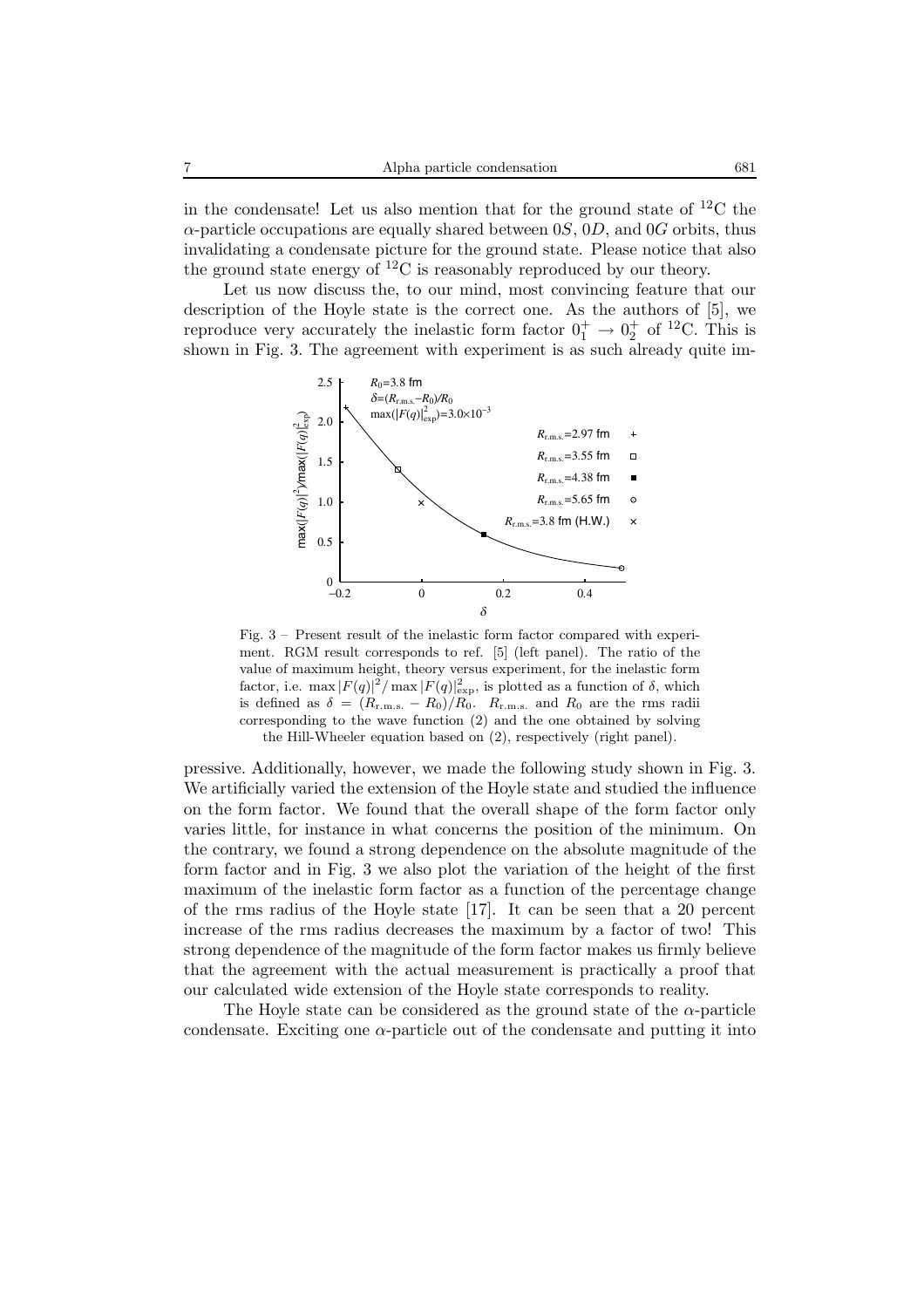the 0D orbit reproduces the experimentally measured position of the  $2^+_2$  state in <sup>12</sup>C. Without going into details, we also state that the width of this state is correctly reproduced [18]. It is tempting to imagine that the  $0^+_3$  state which experimentally is almost degenerate with the  $2^+_2$  state is obtained by lifting one  $\alpha$ -particle into the 1S orbit. First theoretical studies [19] indicate that this view might indeed be true. However, its width ( $\sim 3$ MeV) is very broad what makes a theoreticla treatment rather delicate and further investigations are necessary to validate this picture. At any rate, it would be very satisfying, if the the triplet of states, i.e.  $0_2^+, 2_2^+, 0_3^+,$  could all be explained from the  $\alpha$ -particle point of view, since those three states are precisely the ones which can not be explained within a (no core) shell model approach [4].

In conclusion, in what concerns  ${}^{12}C$ , we think we have accumulated enough facts to become convinced that the Hoyle state is, indeed, what one can call an  $\alpha$ -particle condensate state, being aware of the fact that 'condensate' for only three particles constitutes a certain abuse of the word. We, however, should remember in this context that also in the case of nuclear Cooper pairing, only a few Cooper pairs are sufficient to obtain clear signatures of superfluidity in nuclei!

What about  $\alpha$ -particle condensation in heavier nuclei? Of course, once one accepts the idea that the Hoyle state is essentially a state of three free  $\alpha$ -particles hold together only by the Coulomb barrier, it is hard to believe that analogous states should not also exist in heavier n $\alpha$  nuclei like <sup>16</sup>O, <sup>20</sup>Ne, <sup>24</sup>Mg, .... At least our calculations systematically always show a  $0^+$ -state close to the  $\alpha$ -particle disintegration threshold. For example in <sup>16</sup>O we obtain three 0<sup>+</sup>-states: the ground state at  $E_0 = -124.8$  MeV (experimental value:  $-127.62 \text{ MeV}$ , a second state at excitation energy  $E_{0<sub>2</sub>^+} = 8.8 \text{ MeV}$  and a third one at  $0_3^+ = 14.1$  MeV. The threshold in <sup>16</sup>O is at 14.4 MeV. Unfortunately the experimental situation in <sup>16</sup>O is by far not so complete as the one in <sup>12</sup>C. For example no transition probability measurement of  $0^+$ -states around threshold in  ${}^{16}O$  nor inelastic form factors do exist. Recently Wakasa [20] identified a new  $0^+$ -state at 13.5 MeV in <sup>16</sup>O which is the 5-th  $0^+$ -state. There are indications that it might be the  $\alpha$ -condensate state [21].

An intersting question is how many  $\alpha$ 's can maximally be in a self bound  $\alpha$ -gas state. For answering this question, a schematic investigation using an effective  $\alpha$ - $\alpha$  interaction in an  $\alpha$ -gas mean field calculation of the Gross-Pitaevsky type was performed. Our estimate yields [22] a maximum of ten  $\alpha$ -particles which can be held together in a condensate. However, a couple of extra neutrons may stabilise larger condensates.

Another interesting idea concerning  $\alpha$ -particle condensates was put forward by von Oertzen and collaborators [23, 24]. Adding more and more  $\alpha$ particles to e.g. the  $^{40}$ Ca core, one sooner or later will arrive at the  $\alpha$ -particle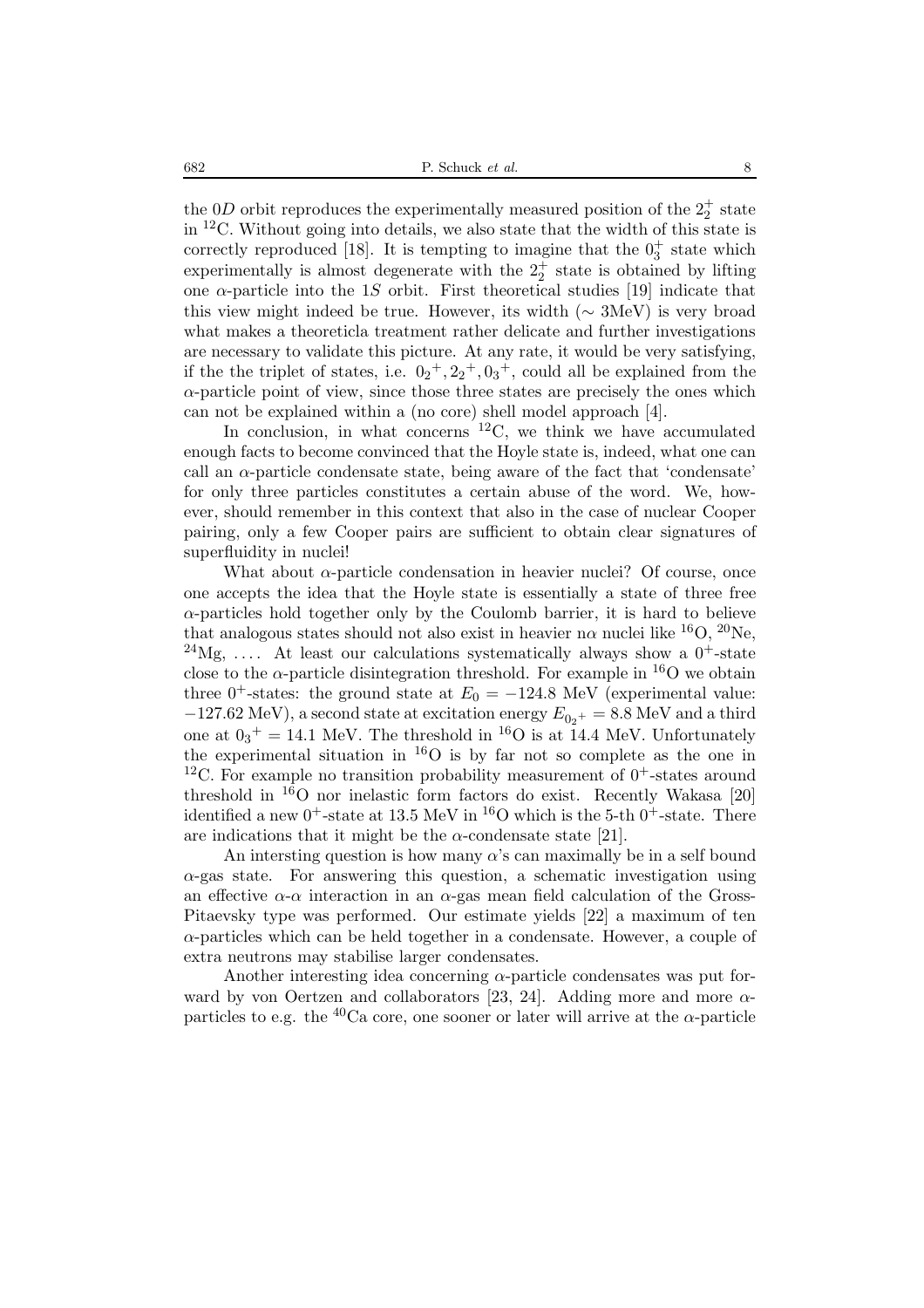drip. Therefore it may need little further excitation energy to shake loose further  $\alpha$ -particles, so that an n $\alpha$ -condensate could be created on top of an inert <sup>40</sup>Ca core. Similar ideas also have been advanced by Ogloblin [25] who imagines a three  $\alpha$ -particle condensate on top of  $100$ Sn and earlier by Brenner and Gridnev who think having detected gaseous  $\alpha$ -particles in <sup>28</sup>Si and <sup>32</sup>S on top of an inert  $^{16}$ O core [26].

### 4. **CONCLUSION**

In conclusion, we see that the idea of  $\alpha$ -particle condensation in nuclei has already triggered a lot of new works and ideas inspite of the fact that so far strong identification of such a state only exists in  ${}^{12}$ C. However, the possibility of the existence of a completely new nuclear phase where  $\alpha$ -particles play the role of quasi-elementary constituents is surely fascinating and hopefully many more  $\alpha$ -particle states will be detected in the near future.

Let us end with some general remarks. Strongly bound  $\alpha$ -particles exist in nuclear physics because there are four different fermions, i.e. protons and neutrons with both spin up/down and roughly equal pairwise attraction among the four possibilities. One can also see it in a mean field picture where all four nucleons can occupy the lowest 0S-state whereas had we only e.g. neutrons, i.e. one species, two out of the four nucleons would have to be put in the next 0P-shell what is energetically very penalising. It is, therefore, conceivable that a similar situation with respect to quartetting could be created with fermions in traps, if one captured them in four different magnetic substates. Under the condition that they all attract them with more or less equal strength, one could create the very interesting situation of quartet condensation on a macroscopic scale. It would certainly be promising to investigate such experimental possibilities.

#### **REFERENCES**

- 1. R.B. Wiringa, S.C. Pieper, J. Carlson, and V.R. Pandharipande, Phys. Rev., **C 62**, 014001 (2000).
- 2. F. Hoyle, D.N.F. Dunbar, W.A. Wenzel, W. Whaling, Phys. Rev., **92**, 1095 (1953).
- 3. C.W. Cook, W.A. Fowler, C.C. Lauritsen, T.B. Lauritesen, Phys. Rev., **107**, 508 (1957).
- 4. P. Navr´atil, J.P. Vary, and B.R. Barrett, Phys. Rev. Lett., **84**, 5728 (2000); Phys. Rev., C **62**, 054311 (2000); B.R. Barrett, B. Mihaila, S.C. Pieper, and R.B. Wiringa, Nucl. Phys. News, **13**, 17 (2003).
- 5. Y. Fukushima and M. Kamimura, *Proc. Int. Conf. on Nuclear Structure*, Tokyo, 1977, ed. T. Marumori (Suppl. of J. Phys. Soc. Japan, **44**, 225 (1978)); M. Kamimura, Nucl. Phys., **A 351**, 456 (1981).